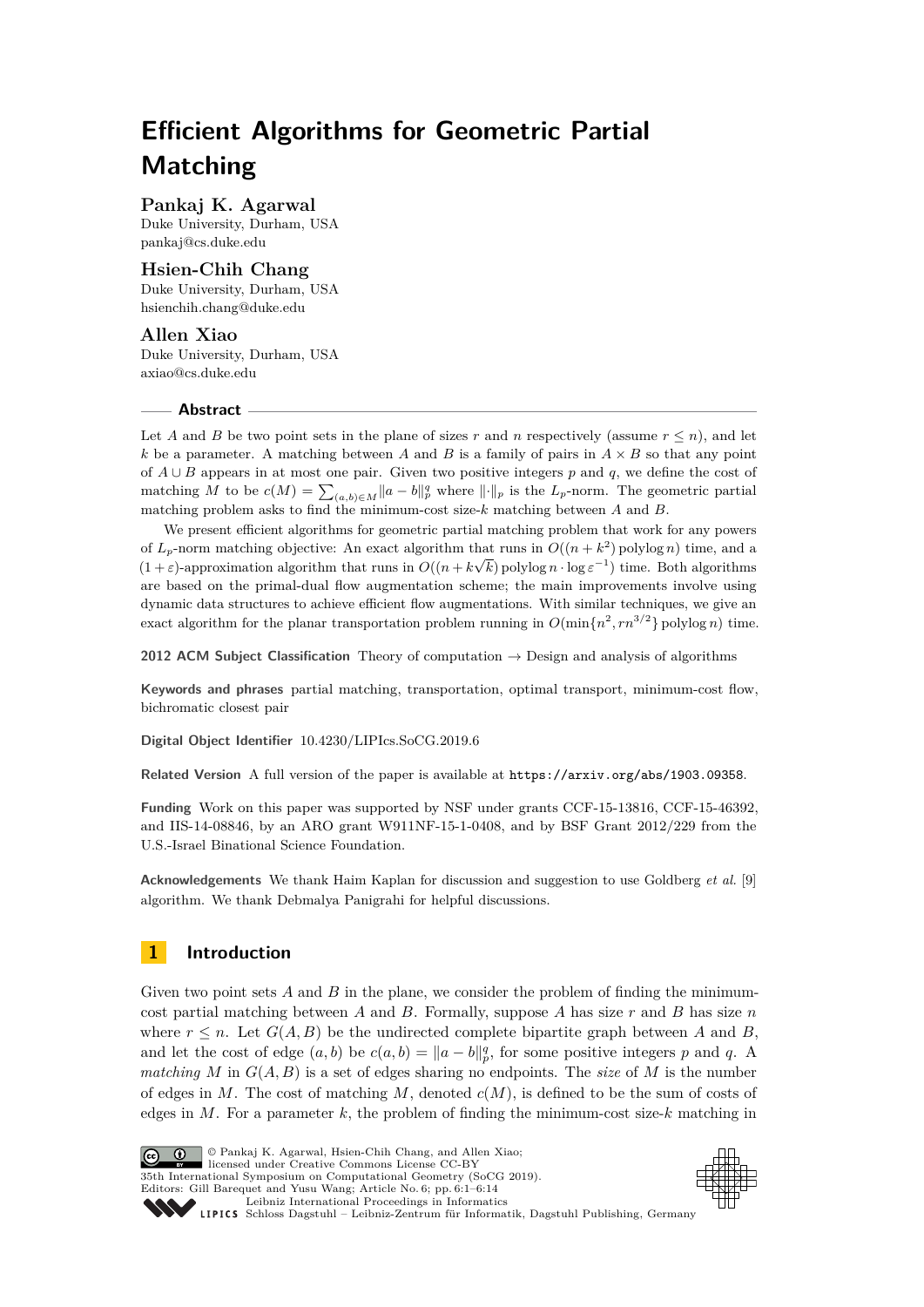#### **6:2 Efficient Algorithms for Geometric Partial Matching**

*G*(*A, B*) is called the *geometric partial matching problem*. We call the corresponding problem in general bipartite graphs (with arbitrary edge costs) the *partial matching problem*. [1](#page-1-0)

We also consider the following generalization of bipartite matching. Let  $\phi: A \cup B \to \mathbb{Z}$ be an integral *supply-demand function* with positive value on points of *A* and negative value on points of *B*, satisfying  $\sum_{a \in A} \phi(a) = -\sum_{b \in B} \phi(b)$ . Let  $U \coloneqq \max_{p \in A \cup B} |\phi(p)|$ . A *transportation map* is a function  $\tau : A \times B \to \mathbb{R}_{\geq 0}$  such that  $\sum_{b \in B} \tau(a, b) = \phi(a)$  for all  $a \in A$  and  $\sum_{a \in A} \tau(a, b) = -\phi(b)$  for all  $b \in B$ . We define the cost of  $\tau$  to be

$$
c(\tau) \coloneqq \sum_{(a,b) \in A \times B} c(a,b) \cdot \tau(a,b).
$$

The *transportation problem* asks to compute a transportation map of minimum cost.

**Related work.** Maximum-size bipartite matching is a classical problem in graph algorithms. Upper bounds include the  $O(m\sqrt{n})$  time algorithm by Hopcroft and Karp [\[10\]](#page-12-1) and the  $O(m \min{\{\sqrt{m}, n^{2/3}\}})$  time algorithm by Even and Tarjan [\[7\]](#page-12-2), where *n* is the number of nodes and *m* is the number of edges. The first improvement in over thirty years was made by Madry [\[15\]](#page-13-1), which uses an interior-point algorithm, runs in  $O(m^{10/7} \text{polylog } n)$  time.

The Hungarian algorithm [\[13\]](#page-12-3) computes a minimum-cost maximum matching in a bipartite graph in roughly  $O(mn)$  time. Faster algorithms have been developed, such as the  $O(m\sqrt{n}\log(nC))$  time algorithms by Gabow and Tarjan [\[8\]](#page-12-4) and the improved  $O(m\sqrt{n}\log C)$ time algorithm by Duan *et al.* [\[6\]](#page-12-5) assuming the edge costs are integral; here *C* is the maximum cost of an edge. Ramshaw and Tarjan [\[17\]](#page-13-2) showed that the Hungarian algorithm can be extended to compute a minimum-cost partial matching of size *k* in  $O(km + k^2 \log r)$  time, where  $r$  is the size of the smaller side of the bipartite graph. They also proposed a cost-scaling algorithm for partial matching that runs in time  $O(m\sqrt{k}\log(kC))$ , again assuming that costs are integral. By reduction to unit-capacity min-cost flow, Goldberg *et al.* [\[9\]](#page-12-0) developed a cost-scaling algorithm for partial matching with an identical running time  $O(m\sqrt{k}\log(kC))$ , again only for integral edge costs.

In geometric settings, the Hungarian algorithm can be implemented to compute an optimal perfect matching between *A* and *B* (assuming equal size) in time  $O(n^2 \text{ polylog } n)$  [\[11\]](#page-12-6) (see also [\[21,](#page-13-3) [1\]](#page-12-7)). This algorithm computes an optimal size-*k* matching in time *O*(*kn* polylog *n*). Faster approximation algorithms have been developed for computing perfect matchings in geometric settings [\[21,](#page-13-3) [22,](#page-13-4) [4,](#page-12-8) [19\]](#page-13-5). Recall that the cost of the edges are the *q*th power of their  $L_p$ -distances. When  $q = 1$ , the best algorithm to date by Sharathkumar and Agarwal [\[18\]](#page-13-6) computes  $(1 + \varepsilon)$ approximation to the value of optimal perfect matching in  $O(n \text{ polylog} n \cdot \text{poly} \varepsilon^{-1})$  expected time with high probability. Their algorithm can also compute a  $(1 + \varepsilon)$ -approximate partial matching within the same time bound. For  $q > 1$ , the best known approximation algorithm to compute a perfect matching runs in  $O(n^{3/2} \text{ polylog } n \log(1/\varepsilon))$  time [\[19\]](#page-13-5); it is not obvious how to extend this algorithm to the partial matching setting.

The transportation problem can also be formulated as an instance of the minimum-cost flow problem. The strongly polynomial uncapacitated min-cost flow algorithm by Orlin [\[16\]](#page-13-7) solves the transportation problem in  $O((m + n \log n)n \log n)$  time. Lee and Sidford [\[14\]](#page-12-9) give a weakly polynomial algorithm that runs in  $O(m\sqrt{n}\text{ polylog}(n, U))$  time, where *U* is the maximum amount of node supply-demand. Agarwal *et al.* [\[2,](#page-12-10) [3\]](#page-12-11) showed that Orlin's algorithm can be implemented to solve 2D transportation in time  $O(n^2)$  polylog *n*). In case

<span id="page-1-0"></span><sup>1</sup> Partial matching is also called *imperfect matching* or *imperfect assignment* [\[17,](#page-13-2) [9\]](#page-12-0).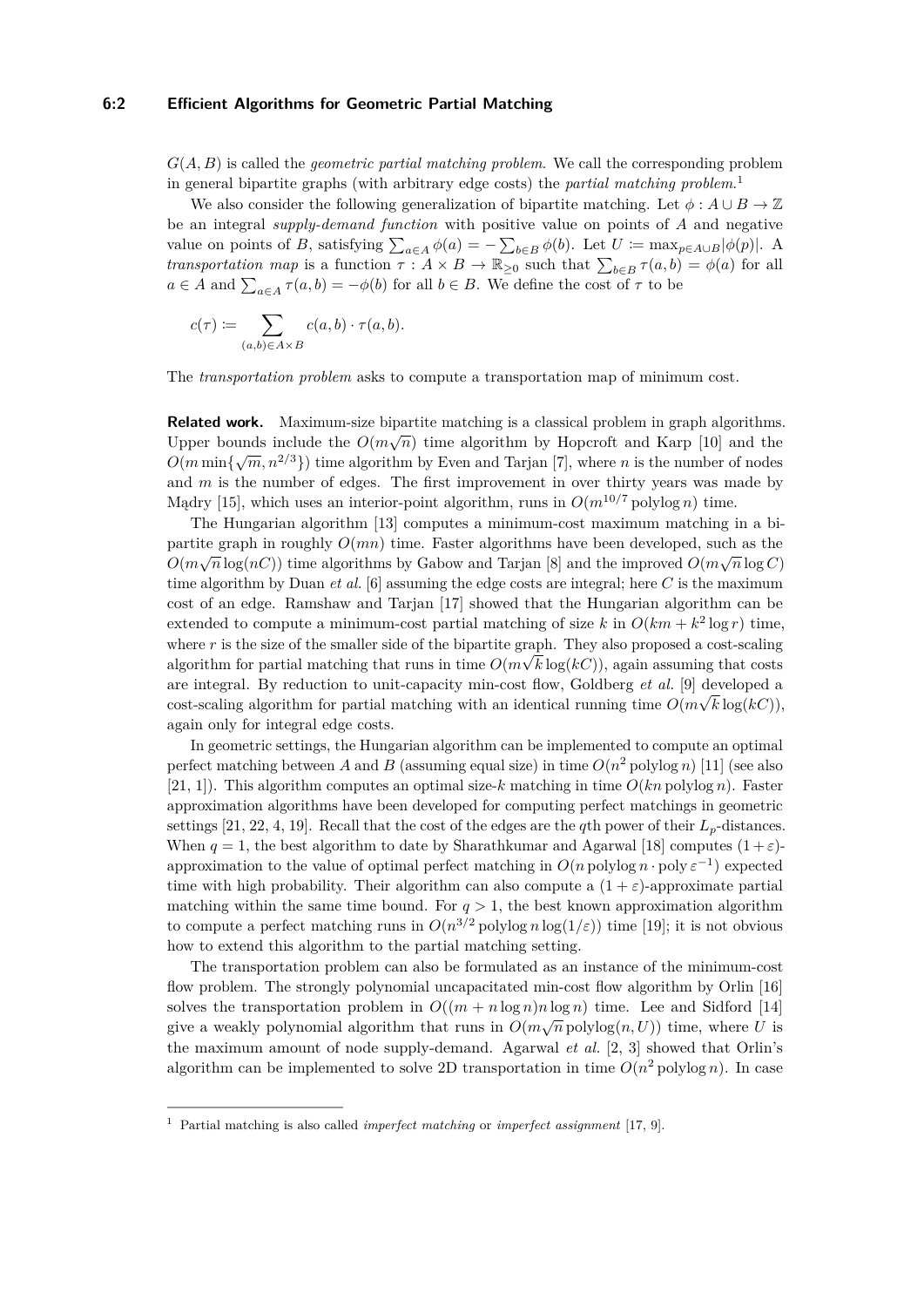#### **P. K. Agarwal, H.-C. Chang, and A. Xiao 6:3**

of *O*(1)-dimension Euclidean space, by adapting the Lee-Sidford algorithm, they developed a  $(1 + \varepsilon)$ -approximation algorithm that runs in  $O(n^{3/2} \text{ poly }\varepsilon^{-1} \text{ polylog}(n, U))$  time. They also gave a Monte-Carlo algorithm that computes an  $O(\log^2(1/\varepsilon))$ -approximate solution in  $O(n^{1+\epsilon})$  time with high probability. Recently, Khesin, Niklov, and Paramonov [\[12\]](#page-12-12) obtained a  $(1+\varepsilon)$ -approximation in low-dimensional Euclidean space that runs in randomized  $O(n \text{ poly } \varepsilon^{-1} \text{ polylog}(n, U))$  time.

**Our results.** There are three main results in this paper. First in Section [2](#page-3-0) we present an efficient algorithm for computing an optimal partial matching in the plane.

<span id="page-2-0"></span>I **Theorem 1.** *Given two point sets A and B in the plane each of size at most n and an integer*  $k \leq n$ , a minimum-cost matching of size  $k$  between  $A$  and  $B$  can be computed in  $O((n+k^2)$  polylog *n*) *time.* 

We use *bichromatic closest pair (BCP)* data structures to implement the Hungarian algorithm efficiently, similar to Agarwal *et al.* [\[1\]](#page-12-7) and Kaplan *et al.* [\[11\]](#page-12-6). But unlike their algorithms which take  $\Omega(n)$  time to find an augmenting path, we show that after  $O(n \text{ polylog } n)$ time preprocessing, an augmenting path can be found in  $O(k \text{ polylog } n)$  time. The key is to recycle (rather than rebuild) our data structures from one augmentation to the next. We refer to this idea as the *rewinding mechanism*.

Next in Sections [3,](#page-4-0) we obtain a  $(1 + \varepsilon)$ -approximation algorithm for the geometric partial matching problem in the plane by providing an efficient implementation of the unit-capacity min-cost flow algorithm by Goldberg *et al.* [\[9\]](#page-12-0).

<span id="page-2-1"></span>▶ **Theorem 2.** *Given two point sets A and B in*  $\mathbb{R}^2$  *each of size at most n*, *an integer*  $k ≤ n$ *, and a parameter*  $\varepsilon > 0$ ,  $a(1 + \varepsilon)$ -*approximate min-cost matching of size k between A and B can be computed in*  $O((n + k\sqrt{k}) \text{polylog } n \cdot \log \varepsilon^{-1})$  *time.* 

The main challenge here is how to deal with the *dead nodes*, which neither have excess/deficit nor have flow passing through them, but still contribute to the size of the graph. We show that the number of *alive nodes* is only  $O(k)$ , and then represent the dead nodes implicitly so that the Hungarian search and computation of a blocking flow can be implemented in  $O(k \text{ polylog } n)$  time.

Finally in Section [4](#page-10-0) we present a faster algorithm for the transportation problem in  $\mathbb{R}^2$ when the two point sets are unbalanced.

<span id="page-2-2"></span>▶ **Theorem 3.** *Given two point sets A and B in*  $\mathbb{R}^2$  *of sizes r and n respectively with*  $r ≤ n$ *, along with supply-demand function*  $\phi: A \cup B \rightarrow \mathbb{Z}$ , an optimal transportation map between *A* and *B* can be computed in  $O(\min\{n^2, rn^{3/2}\}\text{polylog }n)$  time.

Our result improves over the  $O(n^2)$  polylog *n*) time algorithm by Agarwal *et al.* [\[3\]](#page-12-11) for  $r = o(\sqrt{n})$ . Similar to their algorithm, we also use the strongly polynomial uncapacitated minimum-cost flow algorithm by Orlin [\[16\]](#page-13-7), but additional ideas are needed for efficient implementation. Unlike in the case of matchings, the support of the transportation problem may have size  $\Omega(n)$  even when r is a constant; so naïvely we can no longer spend time proportional to the size of support of the transportation map. However, with careful implementation we ensure that the support is acyclic, and one can find an augmenting path in  $O(r\sqrt{n})$  polylog *n*) time with proper data structures, assuming  $r \leq \sqrt{n}$ .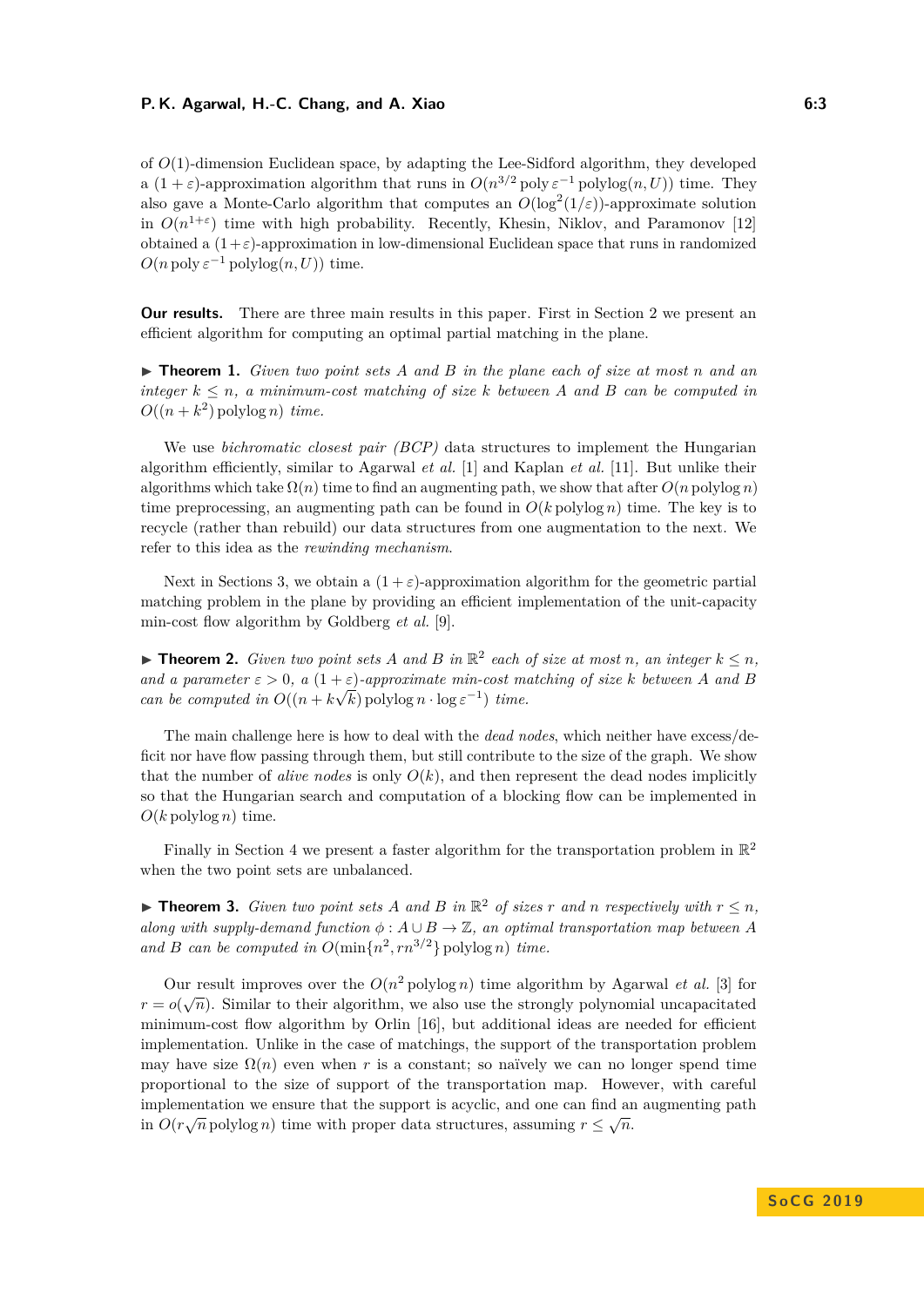#### **6:4 Efficient Algorithms for Geometric Partial Matching**

# <span id="page-3-0"></span>**2 Minimum-cost partial matchings using Hungarian algorithm**

In this section, we solve the geometric partial matching problem and prove Theorem [1](#page-2-0) by implementing the Hungarian algorithm for partial matching in  $O((n + k^2)$  polylog *n*) time.

A node *v* is *matched* by matching *M* if *v* is the endpoint of some edge in *M*; otherwise *v* is *unmatched.* Given a matching *M*, an *augmenting path*  $\Pi = (a_1, b_1, \ldots, a_\ell, b_\ell)$  is an odd-length path with unmatched endpoints  $(a_1 \text{ and } b_\ell)$  that alternates between edges outside and inside of *M*. The symmetric difference  $M \oplus \Pi$  creates a new matching of size  $|M| + 1$ , called the *augmentation* of *M* by Π. The dual to the standard linear program for partial matching has one dual variable for each node *v*, called the *potential*  $\pi(v)$  of *v*. Given potential  $\pi$ , we can define the *reduced cost* of the edges to be  $c_{\pi}(v, w) := c(v, w) - \pi(v) + \pi(w)$ . Potential  $\pi$  is *feasible* on edge  $(v, w)$  if  $c_{\pi}(v, w)$  is nonnegative. Potential  $\pi$  is *feasible* if  $\pi$  is feasible on every edge in *G*. We say that an edge  $(v, w)$  is *admissible* under potential  $\pi$  if  $c_{\pi}(v, w) = 0$ .

**Fast implementation of Hungarian search.** The Hungarian algorithm is initialized with  $M \leftarrow \emptyset$  and  $\pi \leftarrow 0$ . Each iteration of the Hungarian algorithm augments M by an admissible augmenting path Π, discovered using a procedure called the *Hungarian search*. The algorithm terminates after *k* augmentations, exactly when  $|M| = k$ ; Ramshaw and Tarjan [\[17\]](#page-13-2) showed that *M* is guaranteed to be an optimal partial matching.

The Hungarian search grows a set of *reachable nodes X* from all unmatched  $v \in A$  using augmenting paths of admissible edges. Initially, *X* is the set of unmatched nodes in *A*. Let the *frontier* of *X* be the edges in  $(A \cap X) \times (B \setminus X)$ . *X* is grown by *relaxing* an edge  $(a, b)$  in the frontier: Add *b* into *X*, modify potential to make  $(a, b)$  admissible, preserve  $c_{\pi}$  on other edges within *X*, and keep  $\pi$  feasible on edges outside of *X*. Specifically, the algorithm relaxes the min-reduced-cost frontier edge  $(a, b)$ , and then raises  $\pi(v)$  by  $c_{\pi}(a, b)$  for all  $v \in X$ . If *b* is already matched, then we also relax the matching edge  $(a', b)$  and add  $a'$  into X. The search finishes when *b* is unmatched, and an admissible augmenting path now can be recovered.

In the geometric setting, we find the min-reduced-cost frontier edge using a dynamic *bichromatic closest pair* (BCP) data structure, similar to [\[3,](#page-12-11) [21\]](#page-13-3). Given two point sets *P* and *Q* in the plane and a weight function  $\omega$ :  $P \cup Q \rightarrow \mathbb{R}$ , the BCP is two points  $a \in P$  and *b* ∈ *Q* minimizing the additively weighted distance  $c(a, b) - \omega(a) + \omega(b)$ . Thus, a minimum reduced-cost frontier edge is precisely the BCP of point sets  $P = A \cap X$  and  $Q = B \setminus X$ , with  $\omega = \pi$ . Note that the "state" of this BCP is parameterized by *X* and  $\pi$ .

The dynamic BCP data structure by Kaplan *et al.* [\[11\]](#page-12-6) supports point insertions and deletions in  $O(polylog n)$  time and answers queries in  $O(log^2 n)$  time for our setting. Each relaxation in the Hungarian search requires one query, one deletion, and at most one insertion (aside from the potential updates). As  $|M| \leq k$  throughout, there are at most 2k relaxations in each Hungarian search, and the BCP can be used to implement each Hungarian search in  $O(k \text{ polylog } n)$  time.

**Rewinding mechanism.** We observe that exactly one node of A is newly matched after an augmentation. Thus (modulo potential changes), we can obtain the initial state of the BCP for the  $(i+1)$ -th Hungarian search from the *i*-th one with a single BCP deletion.

If we remember the sequence of points added to *X* in the *i*-th Hungarian search, then at the start of the  $(i + 1)$ -th Hungarian search we can *rewind* this sequence by applying the opposite insert/delete operation to each BCP update in reverse order to obtain the initial state of the *i*-th BCP. With one additional BCP deletion, we have the initial state of the  $(i+1)$ -th BCP. The number of insertions/deletions is bounded by the number of relaxations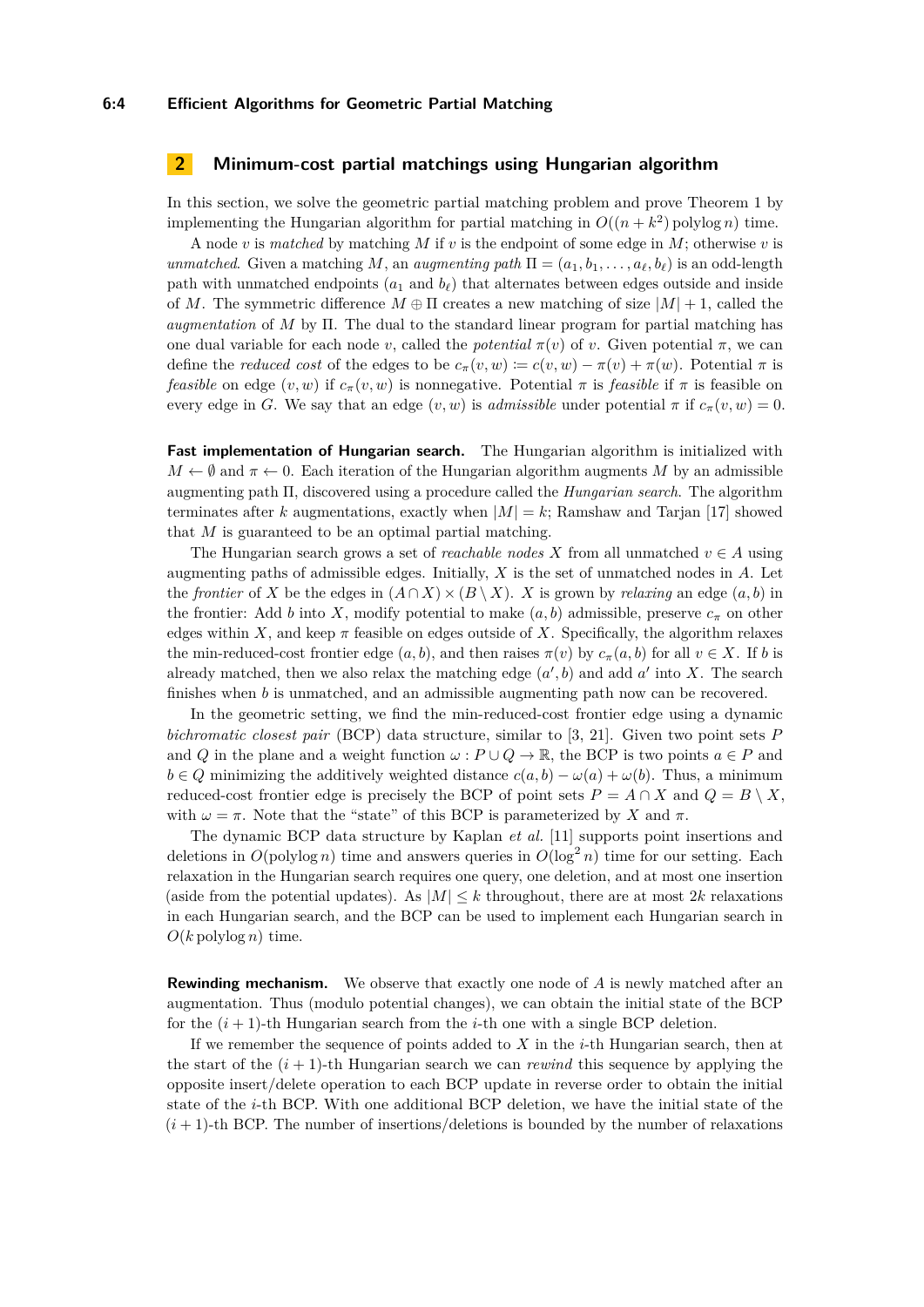#### **P. K. Agarwal, H.-C. Chang, and A. Xiao 6:5**

per Hungarian search which is  $O(k)$ . Therefore we can recover, in  $O(k \text{ polylog } n)$  time, the initial BCP data structure for each Hungarian search beyond the first. We refer to this procedure as the *rewinding mechanism*.

**Potential updates.** We modify a trick from Vaidya [\[21\]](#page-13-3) to batch potential updates. Potential is tracked with a *stored value*  $\gamma(v)$ , while the *true value* of  $\pi(v)$  may have changed since  $\gamma(v)$ was last recorded. This is done by aggregating potential changes into a variable  $\delta$ , which is initially 0 at the very beginning of the algorithm. Whenever we would raise the potential of all nodes in  $X$ , we raise  $\delta$  by that amount instead. We maintain the following invariant:  $\pi(v) = \gamma(v)$  for  $v \notin X$ , and  $\pi(v) = \gamma(v) + \delta$  for  $v \in X$ .

At the beginning of the algorithm, *X* is empty and stored values are equal to true values. When  $a \in A$  is added to *X*, we update its stored value to  $\pi(a) - \delta$  for the current value of  $\delta$ . and use that stored value as its BCP weight. Since the BCP weights are uniformly offset from  $\pi(v)$  by  $\delta$ , the pair reported by the BCP is still minimum. When  $b \in B$  is added to X, we update its stored value to  $\pi(b) - \delta$  (although it won't be added to a BCP set). When a node is removed from *X* (e.g. by augmentation or rewinding), we update the stored potential  $\gamma(v) \leftarrow \pi(v) + \delta$ , again for the current value of  $\delta$ . Unlike Vaidya [\[21\]](#page-13-3) and for the sake of rewinding, we do not reset *δ* across Hungarian searches.

There are  $O(k)$  relaxations and thus  $O(k)$  updates to  $\delta$  per Hungarian search.  $O(k)$  stored values are updated per rewinding, so the time spent on potential updates per Hungarian search is  $O(k)$ . Putting everything together, our implementation of the Hungarian algorithm runs in  $O((n + k^2)$  polylog *n*) time. This proves Theorem [1.](#page-2-0)

# <span id="page-4-0"></span>**3 Approximating min-cost partial matching through cost-scaling**

In this section we describe an approximation algorithm for computing a min-cost partial matching. We reduce the problem to computing a min-cost circulation in a flow network (Section [3.1\)](#page-4-1). We adapt the cost-scaling algorithm by Goldberg *et al.* [\[9\]](#page-12-0) for computing min-cost flow of a unit-capacity network (Section [3.2\)](#page-5-0). Finally, we show how their algorithm can be implemented in  $O((n + k^{3/2}) \text{polylog}(n) \log(1/\varepsilon))$  time in our setting (Section [3.3\)](#page-8-0).

# <span id="page-4-1"></span>**3.1 From matching to circulation**

Given a bipartite graph *G* with node sets *A* and *B*, we construct a flow network  $N = (V, E)$ in a standard way [\[17\]](#page-13-2) so that a min-cost matching in *G* corresponds to a min-cost integral circulation in *N*.

**Flow network.** Each node in *G* becomes a node in *N* and each edge  $(a, b)$  in *G* becomes an arc  $a \rightarrow b$  in *N*; we refer to these nodes and arcs as *bipartite nodes* and *bipartite arcs*. We also include a *source* node *s* and *sink* node *t* in *N*. For each  $a \in A$ , we add a *left dummy arc*  $s \rightarrow a$ and for each  $b \in B$  a *right dummy arc*  $b \rightarrow t$ . The cost  $c(v \rightarrow w)$  is equal to  $c(v, w)$  if  $v \rightarrow w$  is a bipartite arc and 0 if  $v \rightarrow w$  is a dummy arc. All arcs in *N* have unit capacity.

Let  $\phi: V \to \mathbb{Z}$  be an integral supply/demand function on nodes of *N*. The positive values of  $\phi(v)$  are referred to as *supply*, and the negative values of  $\phi(v)$  as *demand*. A *pseudoflow*  $f: \vec{E} \to [0, 1]$  is a function on arcs of *N*. The *support* of *f* in *N*, denoted as supp(*f*), is the set of arcs with positive flow. Given a pseudoflow *f*, the *imbalance* of a node is

$$
\phi_f(v) := \phi(v) + \sum_{w \to v \in \vec{E}} f(w \to v) - \sum_{v \to w \in \vec{E}} f(v \to w).
$$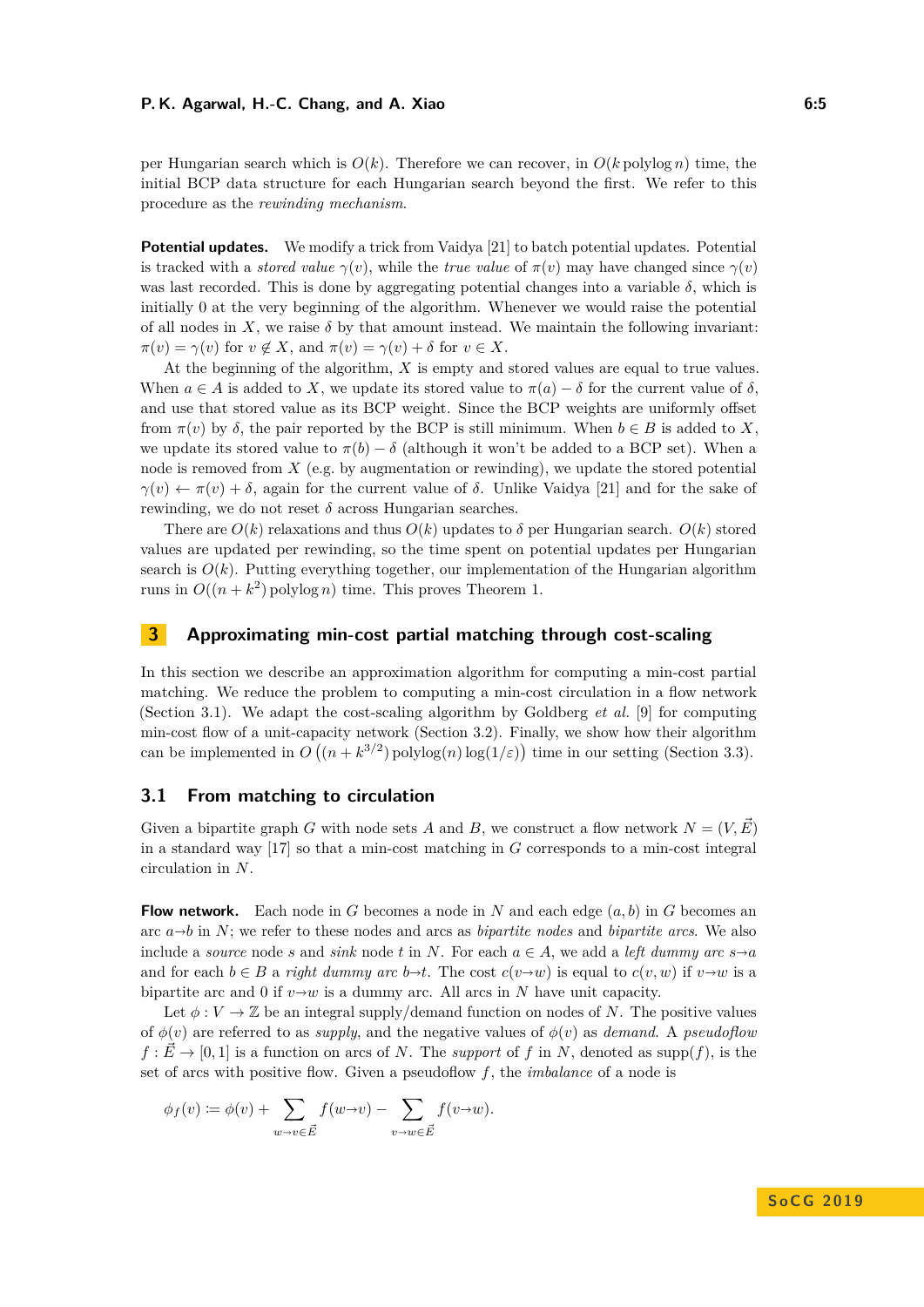#### **6:6 Efficient Algorithms for Geometric Partial Matching**

We call positive imbalance *excess* and negative imbalance *deficit*. A node is *balanced* if it has zero imbalance. If all nodes are balanced, the pseudoflow is a *circulation*. The *cost* of a pseudoflow is defined to be

$$
c(f) := \sum_{v \to w \in \text{supp}(f)} c(v \to w) \cdot f(v \to w).
$$

The *minimum-cost flow problem* (MCF) asks to find a circulation of minimum cost.

If we set  $\phi(s) = k$ ,  $\phi(t) = k$ , and  $\phi(v) = 0$  for all  $v \in A \cup B$ , then an integral circulation *f* corresponds to a partial matching *M* of size *k* and vice versa. Moreover,  $c(M) = c(f)$ . Hence, the problem of computing a min-cost matching of size *k* in *G* transforms to computing an integral circulation in *N*. The following lemma will be useful for our algorithm.

<span id="page-5-1"></span> $\blacktriangleright$  **Lemma 4.** Let N be the network constructed from the bipartite graph G above.

- **(i)** *For any integral circulation g in N, the size of* supp(*g*) *is at most* 3*k.*
- (ii) For any integral pseudoflow  $f$  in  $N$  with  $O(k)$  excess, the size of supp( $f$ ) is  $O(k)$ .

#### <span id="page-5-0"></span>**3.2 A cost-scaling algorithm**

Before describing the algorithm, we need to introduce a few more concepts.

**Residual network and admissibility.** If *f* is an integral pseudoflow on *N* (that is,  $f(v \rightarrow w) \in$  $\{0,1\}$  for every arc in  $\vec{E}$ ), then each arc  $v\rightarrow w$  in N is either *idle* with  $f(v\rightarrow w) = 0$  or *saturated* with  $f(u \rightarrow v) = 1$ .

Given a pseudoflow f, the residual network  $N_f = (V, \vec{E}_f)$  is defined as follows. For each idle arc *v* $\rightarrow$ *w* in  $\vec{E}$ , we add a *forward* residual arc *v* $\rightarrow$ *w* in *N*<sub>*f*</sub>. For each saturated arc *v* $\rightarrow$ *w* in  $\vec{E}$ , we add a *backward* residual arc  $w \rightarrow v$  in  $N_f$ . The set of residual arcs in  $N_f$  is therefore

$$
\vec{E}_f := \{v \to w \mid f(v \to w) = 0\} \cup \{w \to v \mid f(v \to w) = 1\}.
$$

The cost of a forward residual arc  $v \rightarrow w$  is  $c(v \rightarrow w)$ , while the cost of a backward residual arc *w*→*v* is −*c*(*v*→*w*). Each arc in  $N_f$  also has unit capacity. By Lemma [4,](#page-5-1)  $N_f$  has  $O(k)$ backward arcs if  $f$  has  $O(k)$  excess.

A *residual pseudoflow g* in *N<sup>f</sup>* can be used to change *f* into a different pseudoflow on *N* by *augmentation*. For simplicity, we only describe augmentation for the case where *f* and *g* are integral. Specifically, augmenting  $f$  by  $g$  produces a pseudoflow  $f'$  in  $N$  where

$$
f'(v\rightarrow w) = \begin{cases} 0 & w\rightarrow v \in \vec{E}_f \text{ and } g(w\rightarrow v) = 1, \\ 1 & v\rightarrow w \in \vec{E}_f \text{ and } g(v\rightarrow w) = 1, \\ f(v\rightarrow w) & \text{otherwise.} \end{cases}
$$

Using LP duality for min-cost flow, we assign *potential*  $\pi(v)$  to each node *v* in *N*. The *reduced cost* of an arc  $v \rightarrow w$  in *N* with respect to  $\pi$  is defined as

$$
c_{\pi}(v \to w) \coloneqq c(v \to w) - \pi(v) + \pi(w).
$$

Similarly we define the reduced cost of arcs in  $N_f$ : the reduced cost of a forward residual arc  $v \rightarrow w$  in  $N_f$  is  $c_\pi(v \rightarrow w)$ , and the reduced cost of a backward residual arc  $w \rightarrow v$  in  $N_f$  is  $-c_{\pi}(v \rightarrow w)$ . Abusing the notation, we also use  $c_{\pi}$  to denote the reduced cost of arcs in *N<sub>f</sub>*.

The *dual feasibility constraint* asks that  $c_{\pi}(v \to w) \geq 0$  holds for every arc  $v \to w$  in  $\vec{E}$ ; potential  $\pi$  that satisfy this constraint is said to be *feasible*. Suppose we relax the dual feasibility constraint to allow some small violation in the value of  $c_{\pi}(v \rightarrow w)$ . We say that a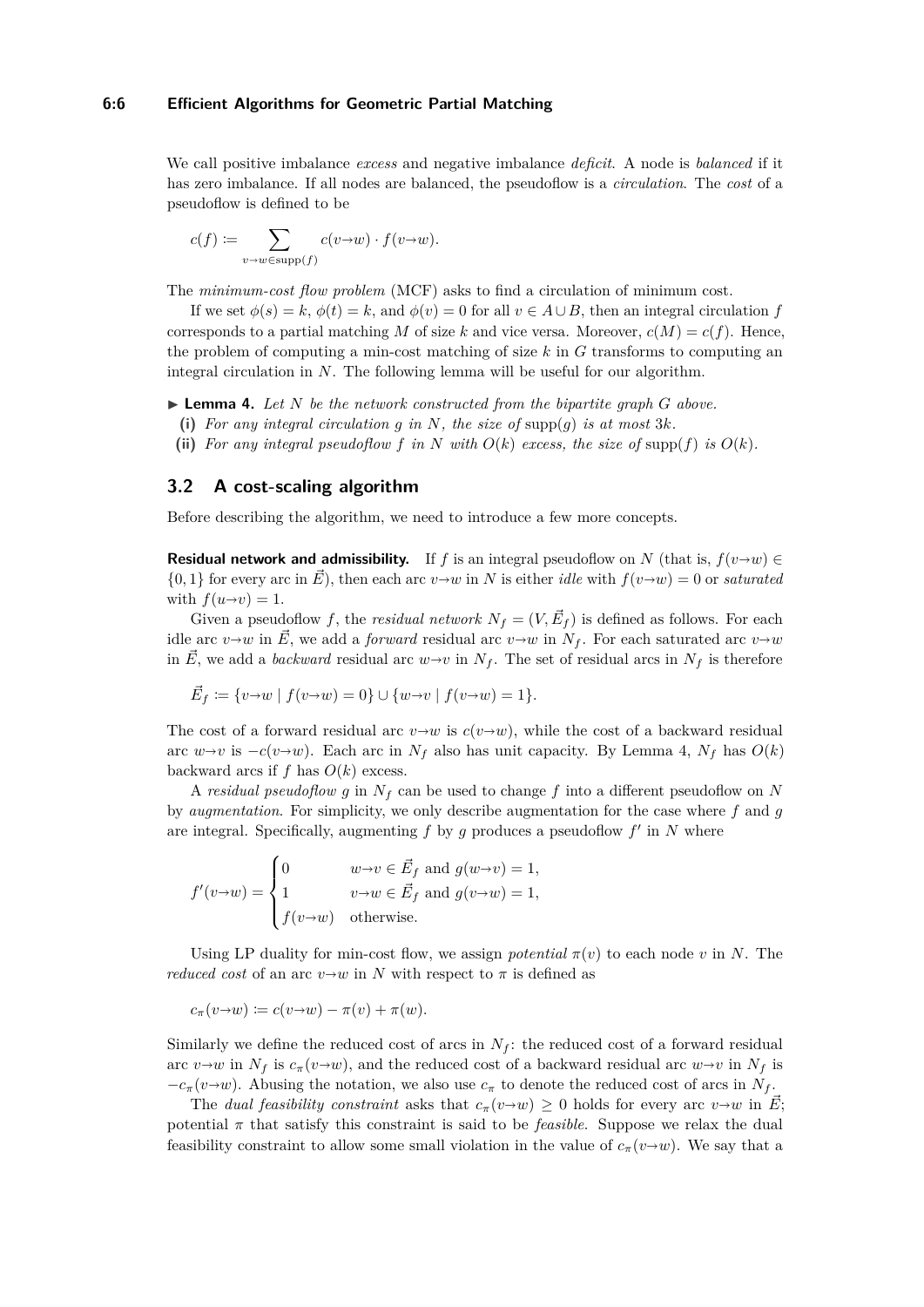#### **P. K. Agarwal, H.-C. Chang, and A. Xiao 6:7**

pair of pseudoflow *f* and potential  $\pi$  is  $\theta$ -*optimal* [\[20,](#page-13-8) [5\]](#page-12-13) if  $c_{\pi}(v \rightarrow w) \ge -\theta$  for every residual arc  $v \rightarrow w$  in  $\vec{E}_f$ . Pseudoflow *f* is  $\theta$ -*optimal* if it is  $\theta$ -optimal with respect to some potential *π*; potential *π* is *θ-optimal* if it is *θ*-optimal with respect to some pseudoflow *f*. Given a pseudoflow *f* and potential  $\pi$ , a residual arc  $v \rightarrow w$  in  $\vec{E}_f$  is *admissible* if  $c_\pi(v \rightarrow w) \leq 0$ . We say that a pseudoflow *g* in  $N_f$  is *admissible* if  $g(v \rightarrow w) > 0$  only on admissible arcs  $v \rightarrow w$ , and  $g(v\rightarrow w) = 0$  otherwise.<sup>[2](#page-6-0)</sup> We will use the following well-known property of  $\theta$ -optimality.

 $\blacktriangleright$  **Lemma 5.** Let f be an  $\theta$ -optimal pseudoflow in N and let g be an admissible pseudoflow  $in$   $N_f$ . Then  $f$  augmented by  $g$  *is also*  $\theta$ -optimal  $in$   $N$ .

Using Lemma [4,](#page-5-1) the following lemma can be proved about  $\theta$ -optimality:

<span id="page-6-3"></span>I **Lemma 6.** *Let f be a θ-optimal integer circulation in N, and f* ∗ *be an optimal integer circulation for N. Then,*  $c(f) \leq c(f^*) + 6k\theta$ *.* 

**Estimating the value of**  $c(f^*)$ . We now describe a procedure for estimating  $c(f^*)$  within a polynomial factor, which is used to initialize the cost-scaling algorithm.

Let *T* be a minimum spanning tree of  $A \cup B$  under the cost function *c*. Let  $e_1, e_2, \ldots, e_{n-1}$ be the edges of *T* sorted in nondecreasing order of length. Let  $T_i$  be the forest consisting of the nodes of  $A \cup B$  and edges  $e_1, \ldots, e_i$ . We call a matching *M intra-cluster* if both endpoints of each edge in  $M$  lie in the same connected component of  $T_i$ . The following lemma will be used by our cost-scaling algorithm:

<span id="page-6-1"></span>► **Lemma 7.** Let *A* and *B* be two point sets in the plane. Define *i*<sup>\*</sup> to be the smallest index *i* such that there is an intra-cluster matching of size  $k$  in  $T_{i^*}$ . Set  $\overline{\theta} := n^q \cdot c(e_{i^*})$ . Then

- (i) The value of  $i^*$  can be computed in  $O(n \log n)$  time.
- <span id="page-6-2"></span>(ii)  $c(e_{i^*}) \leq c(f^*) \leq \overline{\theta}$ .
- <span id="page-6-4"></span>**(iii)** *There is a θ-optimal circulation in the network N with respect to the all-zero potential, assuming*  $\phi(s) = k$ *,*  $\phi(t) = -k$ *, and*  $\phi(v) = 0$  *for all*  $v \in A \cup B$ *.*

As a consequence of Lemmas [7\(](#page-6-1)[ii\)](#page-6-2) and [6,](#page-6-3) we have:

<span id="page-6-6"></span>**► Corollary 8.** *The cost of a*  $\underline{\theta}$ -*optimal integral circulation in N is at most*  $(1 + \varepsilon)c(f^*),$  $where \underline{\theta} := \frac{\varepsilon}{6k} \cdot c(e_{i^*}).$ 

**Overview of the algorithm.** We are now ready to describe our algorithm, which closely follows Goldberg *et al.* [\[9\]](#page-12-0). The algorithm works in rounds called *scales*. Within each scale, we fix a *cost scaling parameter*  $\theta$  and maintain potential  $\pi$  with the following property:

<span id="page-6-5"></span>**(∗)** There exists a 2*θ*-optimal integral circulation in *N* with respect to *π*.

For the initial scale, we set  $\theta \leftarrow \overline{\theta}$  and  $\pi \leftarrow 0$ . By Lemma [7\(](#page-6-1)[iii\)](#page-6-4), property (\*) is satisfied initially. Each scale of the algorithm consists of two stages. In the *scale initialization* stage, Scale-Init computes a *θ*-optimal pseudoflow *f*. In the *refinement* stage, Refine converts *f* into a *θ*-optimal (integral) circulation *g*. In both stages,  $\pi$  is updated as necessary. If  $\theta \leq \theta$ , we return *g*. Otherwise, we set  $\theta \leftarrow \theta/2$  and start the next scale. Note that property (\*) is satisfied in the beginning of each scale.

By Corollary [8,](#page-6-6) when the algorithm terminates, it returns an integral circulation  $\tilde{f}$  in  $N$ of cost at most  $(1+\varepsilon)c(f^*)$ , which corresponds to a  $(1+\varepsilon)$ -approximate min-cost matching of size *k* in *G*. The algorithm terminates in  $\log_2(\theta/\theta) = O(\log(n/\epsilon))$  scales.

<span id="page-6-0"></span><sup>&</sup>lt;sup>2</sup> The same admissibility/feasibility definitions will be used later in Section [4.](#page-10-0) However, the algorithm in Section [4](#page-10-0) maintains a 0-optimal *f* and therefore admissible residual arcs always have  $c_{\pi}(v \rightarrow w) = 0$ .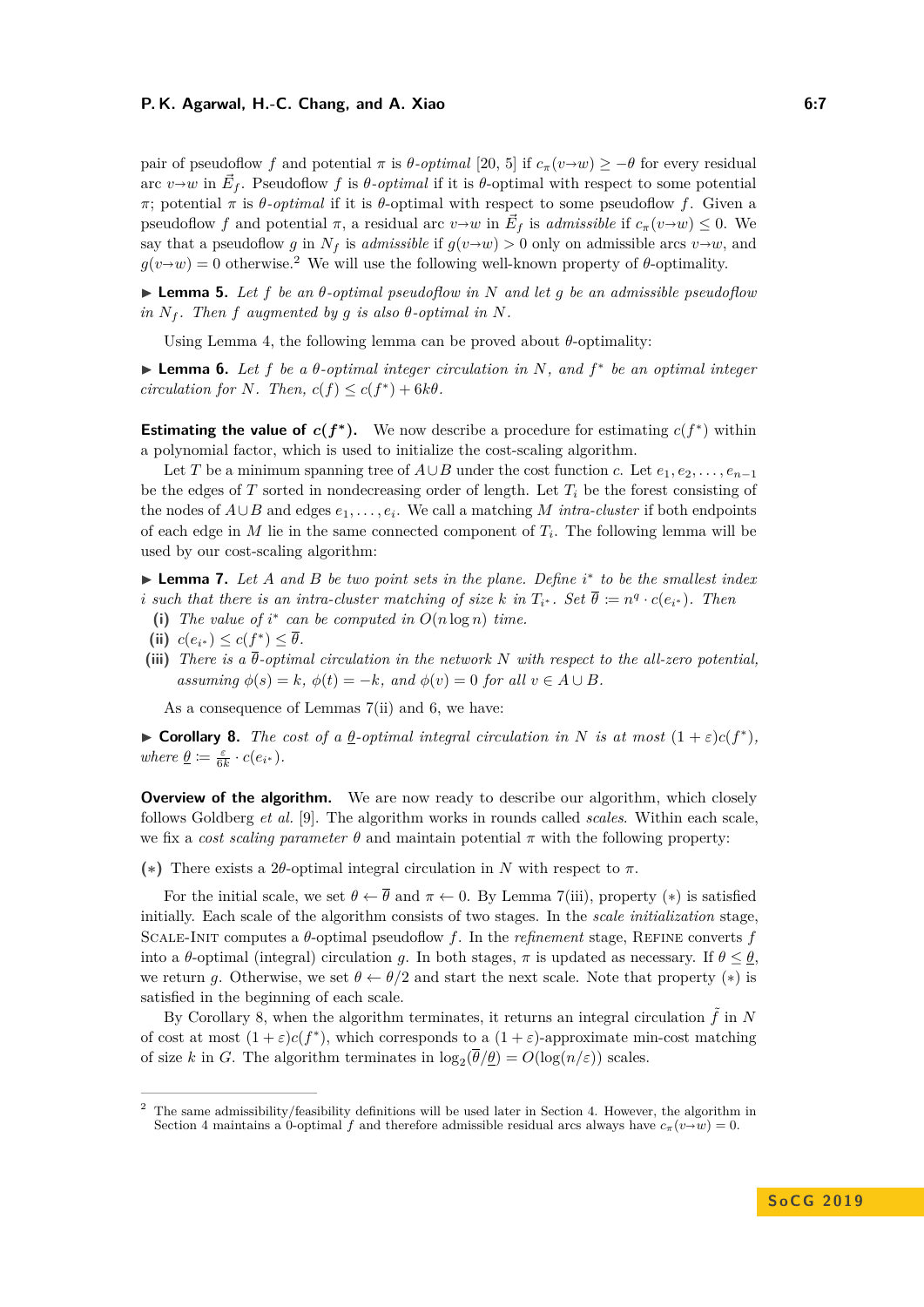#### **6:8 Efficient Algorithms for Geometric Partial Matching**

**Scale initialization.** In the first scale, we compute a  $\overline{\theta}$ -optimal pseudoflow by simply setting  $f(v \rightarrow w) \leftarrow 0$  for all arcs in  $\vec{E}$ . For subsequent scales, we initialize f to the 2*θ*-optimal circulation of the previous scale. First, we raise the potential of all nodes in *A* by  $\theta$ , all nodes in *B* by 2*θ*, and *t* by 3*θ*. The potential of *s* is unchanged. Such potential change increases the reduced cost of all forward arcs to at least  $-\theta$ .

Next, for each backward arc  $w \rightarrow v$  in  $N_f$  with  $c_\pi(w \rightarrow v) < -\theta$ , we set  $f(v \rightarrow w) \leftarrow 0$  (that is, make arc  $v \rightarrow w$  idle), which replaces the backward arc  $w \rightarrow v$  in  $N_f$  with forward arc  $v \rightarrow w$ of positive reduced cost. After this step, the resulting pseudoflow must be  $\theta$ -optimal as all arcs of  $N_f$  have reduced cost at least  $-\theta$ .

The desaturation of each backward arc creates one unit of excess. Since there are at most 3*k* backward arcs, the pseudoflow has at most 3*k* excess after SCALE-INIT. There are  $O(n)$ potential updates and  $O(k)$  arcs to desautrate, so the time required for SCALE-INIT is  $O(n)$ .

**Refinement.** The procedure REFINE converts a  $\theta$ -optimal pseudoflow with  $O(k)$  excess into a  $\theta$ -optimal circulation, using a primal-dual augmentation algorithm. A path in  $N_f$  is an *augmenting path* if it begins at an excess node and ends at a deficit node. We call an admissible pseudoflow *g* in *N<sup>f</sup>* an *admissible blocking flow* if *g* saturates at least one arc in every admissible augmenting path in  $N<sub>q</sub>$ . In other words, there is no admissible excess-deficit path in the residual network after augmentation by *g*. Each iteration of Refine finds an admissible blocking flow to be added to the current pseudoflow in two steps:

- **1.** *Hungarian search*: a Dijkstra-like search that begins at the set of excess nodes and raises potential until there is an excess-deficit path of admissible arcs in  $N_f$ .
- **2.** *Augmentation*: construct an admissible blocking flow by performing depth-first search on the set of admissible arcs of  $N_f$ . It suffices to repeatedly extract admissible augmenting paths until no more admissible excess-deficit paths remain.

The algorithm repeats these steps until the total excess becomes zero. The following lemma bounds the number of iterations in the Refine procedure at each scale.

<span id="page-7-0"></span>**Lemma 9.** Let  $\theta$  be the scaling parameter and  $\pi_0$  the potential function at the beginning of *a* scale, such that there exists an integral  $2\theta$ -optimal circulation with respect to  $\pi_0$ . Let f be  $a \theta$ -optimal pseudoflow with excess  $O(k)$ . Then REFINE terminates within  $O(\sqrt{k})$  iterations.

**Proof.** We sketch the proof, which is adapted from Goldberg *et al.* [\[9\]](#page-12-0). Let  $f_0$  be the assumed 2θ-optimal integral circulation with respect to  $\pi_0$ , and let  $\pi$  be the potential maintained during REFINE. Let  $d(v) := (\pi(v) - \pi_0(v))/\theta$ , that is, the increase in potential at *v* in units of  $\theta$ . We divide the iterations of REFINE into two phases: before and after every (remaining) excess node has  $d(v) \geq \sqrt{k}$ . Each Hungarian search raises excess potential by at least  $\theta$ , excess node has  $u(v) \geq v \kappa$ . Each Hungarian search raises excess potential since we use blocking flows. Thus, the first phase lasts at most  $\sqrt{k}$  iterations.

At the start of the second phase, consider the set of arcs  $E^+ := \{v \rightarrow w \in \vec{E} \mid f(v \rightarrow w)$  $f_0(v\rightarrow w)$ . One can argue that the remaining excess with respect to f is bounded above by the size of any cut separating the excess and deficit nodes [\[9,](#page-12-0) Lemma 4]. The proof examines cuts  $Y_i := \{v \mid d(v) > i\}$  for  $0 \leq i \leq \sqrt{k}$ . By  $\theta$ -optimality of *f* and 2 $\theta$ -optimality of  $f_0$ , one can show that each arc in  $E^+$  crosses at most 3 cuts. Furthermore, the size of  $E^+$  is  $O(k)$ , bounded by the support size of *f* and  $f_0$ . Averaging, there is a cut among  $Y_i$ s of size  $O(k/\sqrt{k})$ , so the total excess remaining is  $O(\sqrt{k})$ . Each iteration of REFINE eliminates at least one unit of excess, so the number of second phase iterations is also at most  $O(\sqrt{k})$ .

In the next subsection we show that after  $O(n \text{ polylog } n)$  time preprocessing, an iteration of REFINE can be performed in  $O(k \text{ polylog } n)$  time (Lemma [11\)](#page-9-0). By Lemma [9](#page-7-0) and the fact the algorithm terminates in  $O(\log(n/\epsilon))$  scales, the overall running time of the algorithm is  $O((n + k^{3/2})$  polylog *n* log( $1/\varepsilon$ )), as claimed in Theorem [2.](#page-2-1)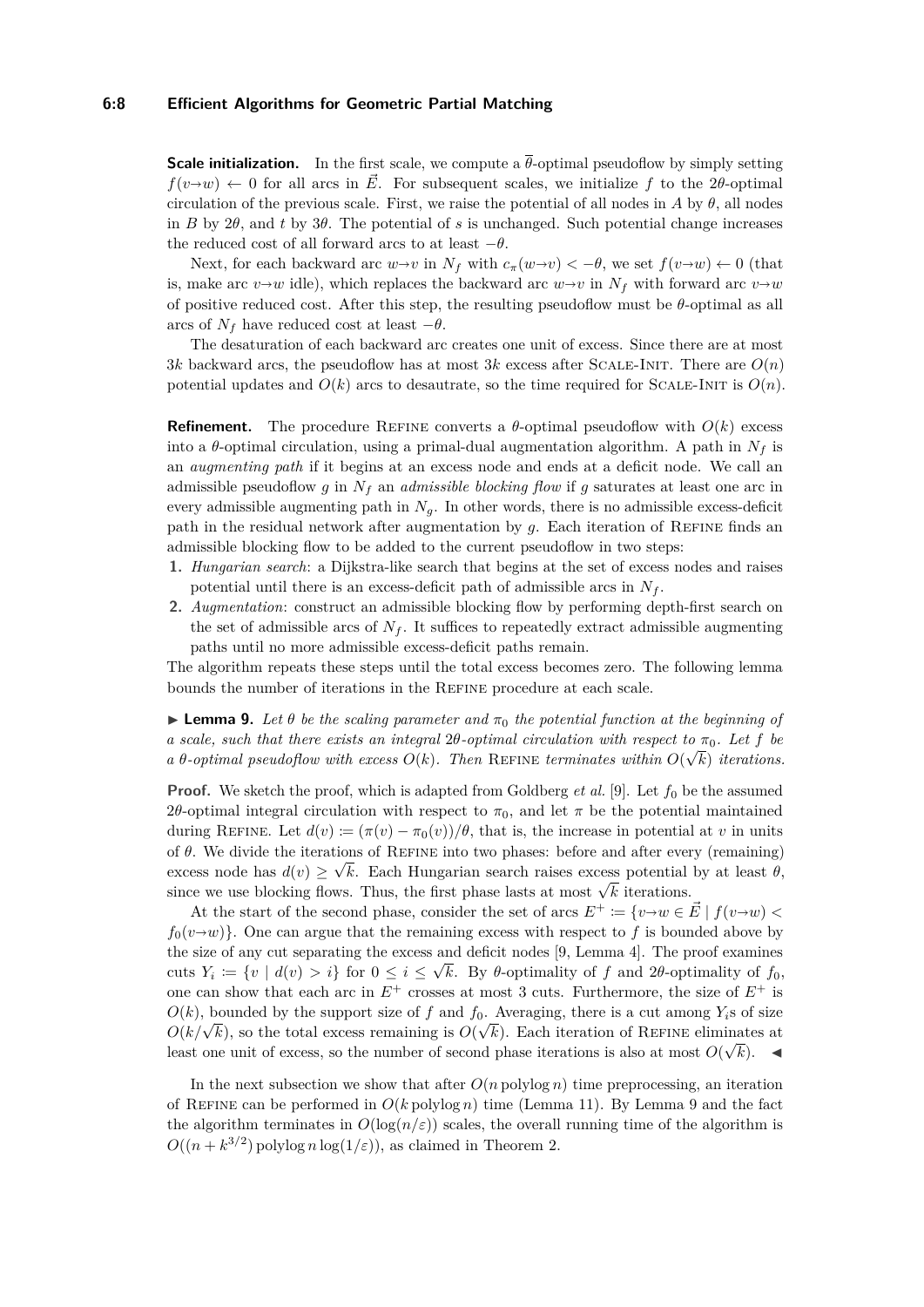## <span id="page-8-0"></span>**3.3 Fast implementation of refinement stage**

We now describe a fast implementation of Refine. The Hungarian search and augmentation steps are similar: each traversing through the residual network using admissible arcs starting from the excess nodes. Due to lack of space, we only describe the former.

At a high level, let *X* be the subset of nodes visited by the Hungarian search so far. Initially *X* is the set of excess nodes. At each step, the algorithm finds a minimum-reducedcost arc  $v \rightarrow w$  in  $N_f$  from *X* to *V* \ *X*. If  $v \rightarrow w$  is not admissible, the potential of all nodes in *X* is increased by  $\lceil c_{\pi}(v \rightarrow w)/\theta \rceil$  to make  $v \rightarrow w$  admissible. If *w* is a deficit node, the search terminates. Otherwise, *w* is added to *X* and the search continues.

Implementing the Hungarian search efficiently is more difficult than in Section [2](#page-3-0) because (a) excess nodes may show up in *A* as well as in *B*, (b) a balanced node may become imbalanced later in the scales, and (c) the potential of excess nodes may be non-uniform. We therefore need a more complex data structure.

We call a node *v* of *N* dead if  $\phi_f(v) = 0$  and no arc of supp(f) is incident to *v*; otherwise *v* is *alive*. Note that *s* and *t* are always alive. Let  $A^*$  denote the set of alive nodes in *A*; define  $B^*$  similarly. There are only  $O(k)$  alive nodes, as each can be charged to its adjoining  $\text{supp}(f)$  arcs or its imbalance. We treat alive and dead nodes separately to implement the Hungarian search efficiently. By definition, dead nodes only adjoin forward arcs in  $N_f$ . Thus, the in-degree (resp. out-degree) of a node in  $A \setminus A^*$  (resp.  $B \setminus B^*$ ) is 1, and any path passing through a dead node has a subpath of the form  $s \rightarrow v \rightarrow b$  for some  $b \in B$  or  $a \rightarrow v \rightarrow t$  for some  $a \in A$ . Consequently, a path in  $N_f$  may have at most two consecutive dead nodes, and in the case of two consecutive dead nodes there is a subpath of the form  $s \rightarrow v \rightarrow w \rightarrow t$  where  $v \in A \setminus A^*$  and  $w \in B \setminus B^*$ . We call such paths, from an alive node to an alive node with only dead interior nodes, *alive paths*. Let the reduced cost  $c_{\pi}(\Pi)$  of an alive path  $\Pi$  be the sum of  $c_{\pi}$  over its arcs. We say  $\Pi$  is *weakly admissible* if  $c_{\pi}(\Pi) \leq 0$ .

We find the min-reduced-cost alive path of lengths 1, 2, and 3 leaving *X*, then relax the cheapest among them (raise potential of *X* by  $\lceil c_{\pi}(\Pi)/\theta \rceil$  and add every node of  $\Pi$  into *X*). Essentially, relaxing alive paths "skips over" dead nodes. Since reduced costs telescope on paths, weak admissibility of an alive path depends only on the potential of its alive endpoints. Thus, we can query the minimum alive path using a partial assignment of  $\pi$  on only the alive nodes, leaving *π* over the dead nodes untracked. We now describe a data structure for each path length. Note that our "time budget" per Hungarian search is  $O(k \text{ polylog } n)$ .

**Finding length-1 paths.** This data structure finds a min-reduced-cost arc from an alive node of X to an alive node of  $V \setminus X$ . There are  $O(k)$  backward arcs, so the minimum among backward arcs can be maintained explicitly in a priority queue and retrieved in  $O(1)$  time.

There are three types of forward arcs:  $s \rightarrow a$  for some  $a \in A^*$ ,  $b \rightarrow t$  for some  $b \in B^*$ , and bipartite arc  $a \rightarrow b$  with two alive endpoints. Arcs of the first (resp. second) type can be found by maintaining  $A^* \setminus X$  (resp.  $B^* \cap X$ ) in a priority queue, but should only be queried if  $s \in X$  (resp.  $t \notin X$ ). The cheapest arc of the third type can be maintained using a dynamic BCP data structure between  $A^* \cap X$  and  $B^* \setminus X$ , with reduced cost as the weighted pair distance. Such a data structure can be implemented so that insertions/deletions can be performed in  $O(polylog k)$  time [\[11\]](#page-12-6).

**Finding length-2 paths.** We describe how to find a cheapest path of the form  $s \rightarrow v \rightarrow b$  where *v* is dead and *b* ∈ *B*<sup> $\circledast$ </sup>. A cheapest path *a→v→t* can be found similarly. Similar to length-1 paths, we only query paths starting at *s* if  $s \in X$  and paths ending at *t* if  $t \notin X$ .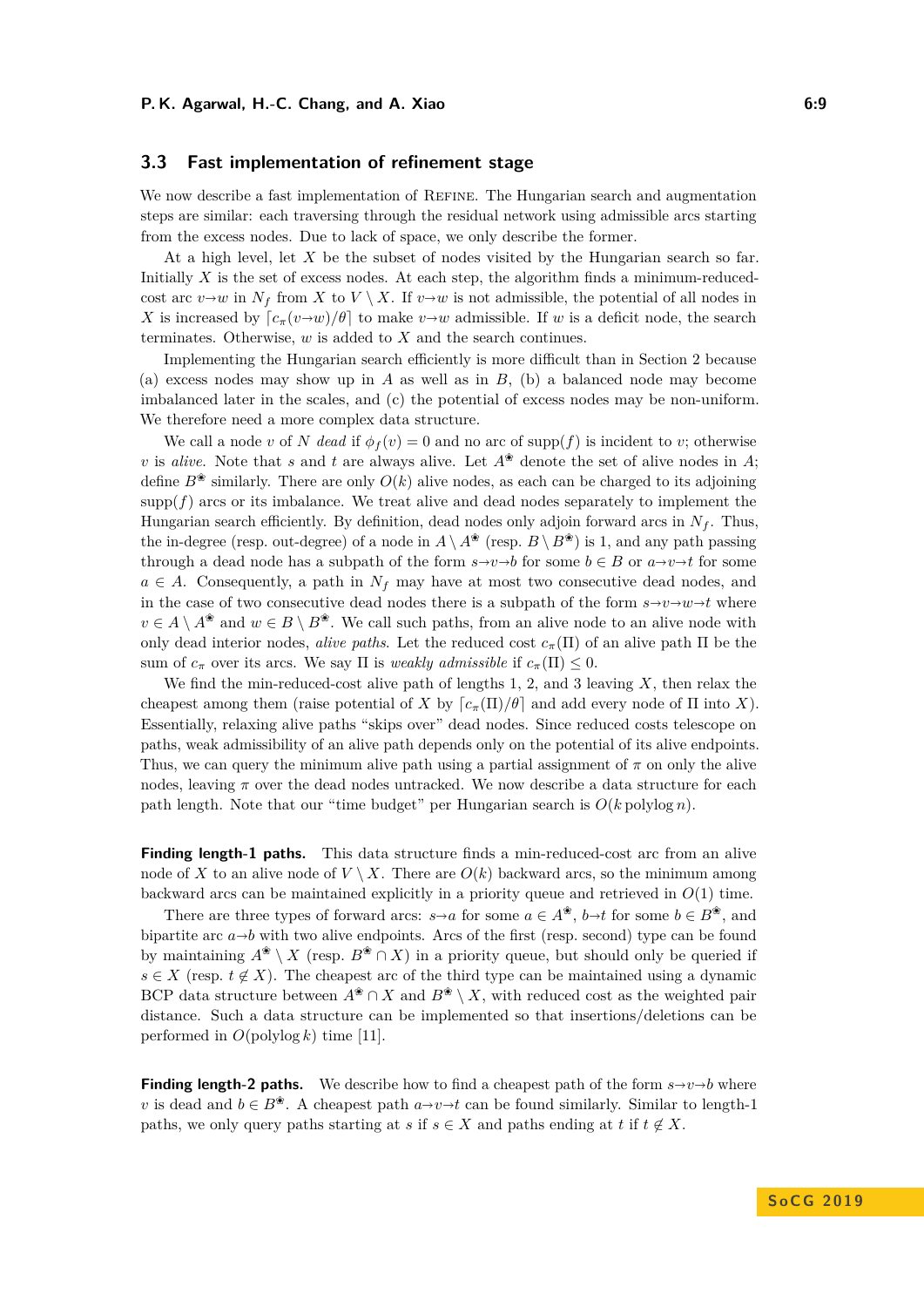#### **6:10 Efficient Algorithms for Geometric Partial Matching**

Note that  $c_{\pi}(s \rightarrow v \rightarrow b) = c(v, b) + \pi(b) - \pi(s)$ . Since  $\pi(s)$  is common in all such paths, it suffices to find a pair  $(v, w)$  between  $A \setminus A^*$  and  $B^* \setminus X$  minimizing  $c(v, w) + \pi(w)$ . This is done by maintaining a dynamic BCP data structure between  $A \setminus A^*$  and  $B^* \setminus X$  with the cost of a pair  $(v, w)$  being  $c(v, w) + \pi(w)$ . We may require an update operation for each alive node added to X during the Hungarian search, of which there are  $O(k)$ , so the time spent during a search is  $O(k \text{ polylog } n)$ .

Since the size of *A* \  $A^*$  is at least  $r - k$ , we cannot construct this BCP from scratch at the beginning of each iteration. To resolve this, we use the idea of rewinding from Section [2,](#page-3-0) with a slight twist. There are now *two* ways that the initial BCP may change across consecutive Hungarian searches: (1) the initial set *X* may change as nodes lose excess through augmentation, and (2) the set of alive/dead nodes in *A* may change. The first is identical to the situation in Section [2;](#page-3-0) the number of excess depletions is  $O(k)$  over the course of Refine. For the second, the alive/dead status of a node can change only if the blocking flow found passes through the node. By Lemma [10](#page-9-1) below, there are *O*(*k*) such changes per Hungarian search, which can be done in  $O(k \text{ polylog } n)$  time.

**Finding length-3 paths.** We now describe how to find the cheapest path of the form  $s\rightarrow v\rightarrow w\rightarrow t$  where  $v\in A\setminus A^*$  and  $w\in B\setminus B^*$ . Note that  $c_\pi(s\rightarrow v\rightarrow w\rightarrow t)=c(v\rightarrow w)-\pi(s)+\pi(t)$ . A pair  $(v, w)$  between  $A \setminus A^*$  and  $B \setminus B^*$  minimizing  $c(v, w)$  can be found by maintaining a dynamic BCP data structure similar to the case of length-2 paths.

This BCP data structure has no dependency on  $X$  – the only update required comes from membership changes to  $A^*$  or  $B^*$  after an augmentation. Applying Lemma [10](#page-9-1) again, there are  $O(k)$  alive/dead updates caused by an augmentation, so the time for these updates per Hungarian search is *O*(*k* polylog *n*).

**Updating potential.** Potential updates for alive nodes can be handled in a batched fashion as in Section [2.](#page-3-0) The three data structures above have no dependency on the dead node potential; we leave them untracked as described before. The Hungarian search remains intact since alive nodes are visited in the same order as when using arc-by-arc relaxations. However, we need values of  $\pi$  on all nodes at the end of a scale (for the next SCALE-INIT) and for individual dead nodes whenever they become alive (after augmentation).

We can reconstruct a "valid" potential in these situations. To recover potential for  $v \in A \setminus A^*$  we set  $\pi(v) \leftarrow \pi(s)$ , and for  $v \in B \setminus B^*$  we set  $\pi(v) \leftarrow \pi(t)$ . Straightforward calculation shows that such potential (1) preserves *θ*-optimality, and (2) makes Π (arc-wise) admissible for any weakly admissible alive path Π. Hence, a blocking flow composed of weakly admissible alive paths is admissible under the recovered potential.

The following lemma is crucial to the analysis of running time for the Hungarian search, bounding both the number of relaxations and potential update/recovery operations.

<span id="page-9-1"></span> $\triangleright$  **Lemma 10.** *Both Hungarian search and augmentation stages explore*  $O(k)$  *nodes, and the blocking flow found in augmentation stage is incident to*  $O(k)$  *nodes.* 

Augmentation can also be implemented in  $O(k \text{ polylog } n)$  time, after  $O(n \text{ polylog } n)$  time preprocessing, using similar data structures. We thus obtain the following:

<span id="page-9-0"></span>**If Lemma 11.** *After*  $O(n \text{ polylog } n)$  *time preprocessing, each iteration of* REFINE *can be implemented in O*(*k* polylog *n*) *time.*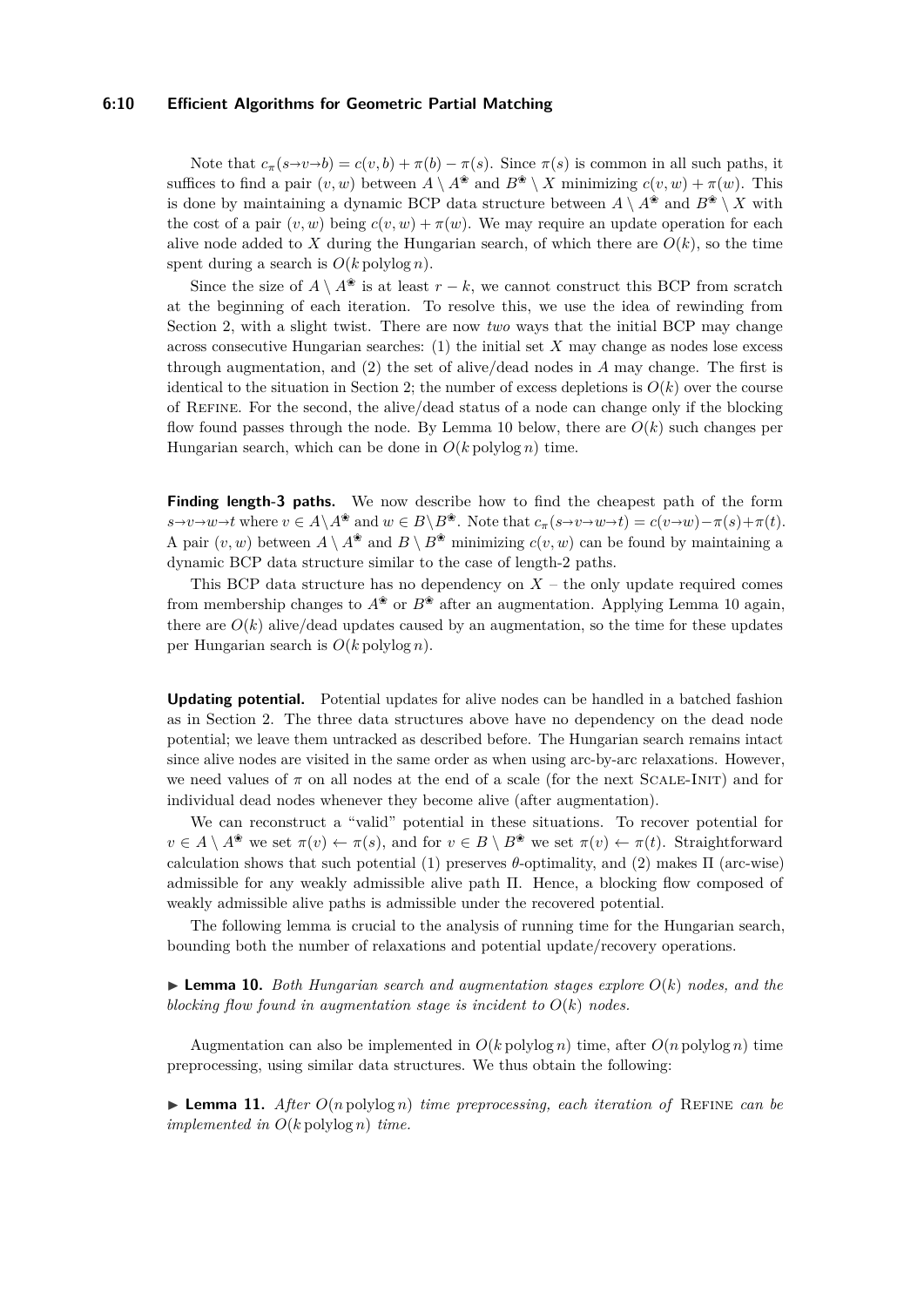# <span id="page-10-0"></span>**4 Transportation algorithm**

Given two point sets  $A$  and  $B$  in  $\mathbb{R}^2$  of sizes  $r$  and  $n$  respectively and a supply-demand function  $\phi : A \cup B \to \mathbb{Z}$  as defined in the introduction, we present an  $O(rn^{3/2} \text{ polylog } n)$ time algorithm for computing an optimal transport map between *A* and *B*. By applying this algorithm in the case of  $r \leq \sqrt{n}$  and the one by Agarwal *et al.* [\[3\]](#page-12-11) when  $r > \sqrt{n}$ , we prove Theorem [3.](#page-2-2) We use a standard reduction to the uncapacitated min-cost flow problem and use Orlin's algorithm [\[16\]](#page-13-7) as well as some of the ideas from Agarwal *et al.* [\[3\]](#page-12-11) for efficient implementation under the geometric settings. We first present an overview of the algorithm and then describe its fast implementation that achieves the desired running time.

# **4.1 Overview of the algorithm**

Orlin's algorithm follows an excess-scaling paradigm and the primal-dual framework. It maintains a *scale parameter*  $\Delta$ , a flow function *f*, and potential  $\pi$  on the nodes. Initially  $\Delta$ is equal to the total supply,  $f = 0$ , and  $\pi = 0$ . We fix a constant parameter  $\alpha \in (0.5, 1)$ . A node *v* is called *active* if the magnitude of imbalance of *v* is at least  $\alpha\Delta$ . At each step, using the Hungarian search, the algorithm finds an admissible excess-to-deficit path between active nodes in the residual network and pushes a flow of amount ∆ along this path.[3](#page-10-1) Repeat the process until either active excess or deficit nodes are gone; when this happens,  $\Delta$  is halved. The sequence of augmentations with a fixed value of ∆ is called an *excess scale*.

The algorithm also performs two preprocessing steps at the beginning of each excess scale. First, if  $f(v \to w) \ge 3n\Delta$ ,  $v \to w$  is contracted to a single node *z* with  $\phi(z) = \phi(v) + \phi(w)$ .<sup>[4](#page-10-2)</sup><br>Second if there are no estimated are nodes and  $f(w,w) = 0$  for around are *x* without  $\Delta$  is Second, if there are no active excess nodes and  $f(v \rightarrow w) = 0$  for every arc  $v \rightarrow w$ , then  $\Delta$  is aggresively lowered to  $\max_{v} \phi(v)$ .

When the algorithm terminates, an optimal circulation in the contracted network is found. We use the algorithm described in Agarwal *et al.* [\[3\]](#page-12-11) to recover an optimal circulation for the original network in  $O(n \text{ polylog } n)$  time. Orlin showed that the algorithm terminates within  $O(n \log n)$  scales and performs a total of  $O(n \log n)$  augmentations. In the next subsection, we describe an algorithm that, after  $O(n \text{ polylog } n)$  time preprocessing, finds and  $\frac{1}{2}$  of  $\sqrt{2}$  in  $\frac{1}{2}$  in  $\frac{1}{2}$  in  $\frac{1}{2}$  in  $\frac{1}{2}$  in  $\frac{1}{2}$  in  $\frac{1}{2}$  in  $\frac{1}{2}$  in  $\frac{1}{2}$  in admissible excess-to-deficit path in  $O(r\sqrt{n})$  polylog *n*) amortized time. Summing this cost over all augmentations, we obtain the desired running time.

# **4.2 An efficient implementation**

Recall in the previous sections that we could bound the running time of the Hungarian search by the size of supp $(f)$ . Here, the number of active imbalanced nodes at any scale is  $O(r)$ , and the length of an augmenting path is also  $O(r)$ . Therefore one might hope to find an augmenting path in  $O(r \text{ polylog } n)$  time, by adapting the algorithms described in Sections [2](#page-3-0) and [3.](#page-4-0) The challenge is that supp $(f)$  may have  $\Omega(n)$  size, therefore an algorithm which runs in time proportional to the support size is no longer sufficient. Still, we manage to implement Hungarian search in time  $O(r\sqrt{n} \text{ polylog } n)$ , by exploiting a few properties of  $supp(f)$  as described below.

We note that each arc of supp $(f)$  is admissible with reduced cost 0, so we prioritize the relaxation of support arcs as soon as they arrive in  $X \times (V \setminus X)$ , over the non-support arcs. This strategy ensures the following crucial property.

<span id="page-10-1"></span><sup>3</sup> Note that this augmentation may convert an excess node into a deficit node.

<span id="page-10-2"></span><sup>&</sup>lt;sup>4</sup> Intuitively,  $f(v \rightarrow w)$  is so high that future scales cannot deplete the flow on  $v \rightarrow w$ .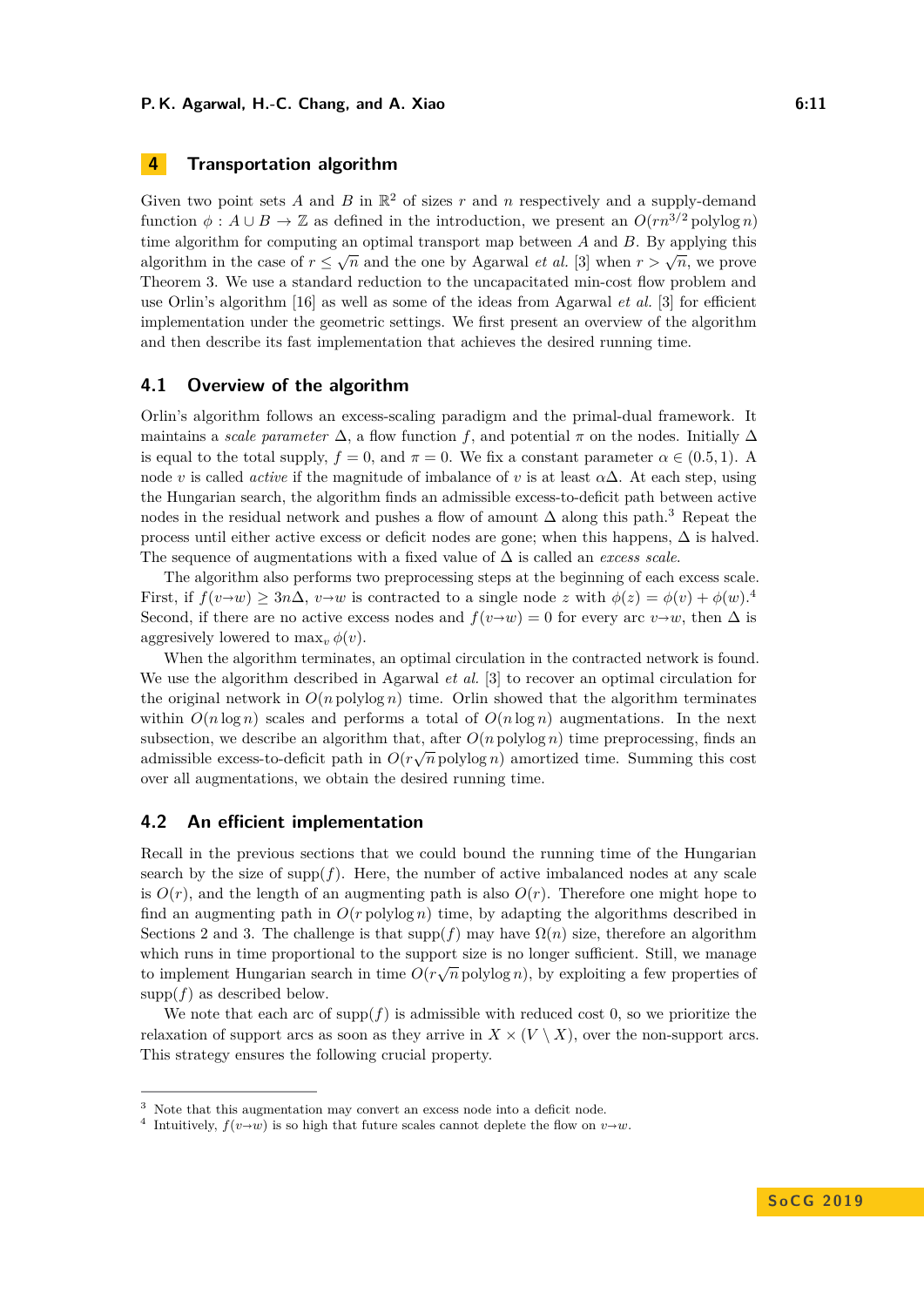#### **6:12 Efficient Algorithms for Geometric Partial Matching**

#### <span id="page-11-0"></span>**Lemma 12.** If the support arcs  $\text{supp}(f)$  are relaxed as soon as possible,  $\text{supp}(f)$  is acyclic.

Next, similar to Section [3,](#page-4-0) we call node *u alive* if (a) *u* is an active imbalanced node or (b) if *u* is incident to an arc of supp $(f)$ ; *u* is *dead* otherwise. Unlike in Section [3,](#page-4-0) once a node becomes alive it cannot be dead again. Furthermore, a dead node may become alive only at the beginning of a scale (after the value of  $\Delta$  is reduced). Also, an augmenting path cannot pass through a dead node. Therefore, we can ignore all dead nodes during Hungarian search, and update the set of alive/dead nodes at the beginning of a scale.

Let  $B^* \subseteq B^*$  be the set of nodes that are either (a) active imbalanced nodes or (b) incident to *exactly one* arc of supp(*f*). Lemma [12](#page-11-0) implies that  $B^* \setminus B^*$  has size  $O(r)$ . We can therefore find the min-reduced-cost arc between  $X \cap A^*$  and  $B^* \setminus (B^* \cup X)$  using a BCP data structure as in Section [2,](#page-3-0) along with lazy potential updates and the rewinding mechanism. The total time spent by Hungarian search on the nodes of  $B^* \setminus B^*$  will be  $O(r \text{ polylog } n)$ . We subsequently focus on handling  $B^*$ .

**Handling**  $B^*$ . We now describe how we query a min-reduced-cost arc between  $X \cap A^*$  and  $B^* \setminus X$ . Each node  $b \in B^*$  is incident to exactly one arc in supp(*f*). We partition these nodes into clusters depending on their unique neighbor in  $N_f$ . That is, for a node  $a \in A^*$ , let  $B^*_{a} := \{b \in B^* \mid a \rightarrow b \in \text{supp}(f)\}$ . We refer to  $B^*_{a}$  as the *star* of *a*.

The crucial observation is that *a* is the only node in  $N_f$  reachable from each  $b \in B_a^*$ , so once the Hungarian search reaches a node of  $B^*_{a}$  and thus *a* (recall we prioritize relaxing support arcs), the Hungarian search need not visit any other nodes of  $B^*_{a}$ , as they will only lead to *a*. Hence, as soon as one node of  $B^*_{a}$  is reached, all other nodes of  $B^*_{a}$  can be discarded from further consideration. Using this observation, we handle  $B^*$  as follows.

We classify each  $a \in A^*$  as *light* or *heavy*: heavy if  $|B^*_a| \ge \sqrt{n}$ , and light if  $|B^*_a| \le 2\sqrt{n}$ . Note that if  $\sqrt{n} \leq |B_{a}^{*}| \leq 2\sqrt{n}$  then *a* may be classified as light or heavy. We allow this flexibility to implement reclassification in a lazy manner. Namely, a light node is reclassified as heavy once  $|B^*_{\alpha}| > 2\sqrt{n}$ , and a heavy node is reclassified as light once  $|B^*_{\alpha}| < \sqrt{n}$ . This scheme ensures that the star of *a* has gone through at least  $\sqrt{n}$  updates between two successive reclassifications, and these updates will pay for the time spent in updating the data structure when *a* is re-classified.

For each heavy node  $a \in A^* \setminus X$ , we maintain a BCP data structure between  $B^*_a$ and  $X \cap A^*$ . Next, for all light nodes in  $A^* \setminus X$ , we collect their stars into a single set  $B^*_{\leq} := \bigcup_{a \text{ light}} B^*_a$ . We maintain one single BCP data structure between  $B^*_{\leq}$  and  $A^* \cap X$ . Thus, at most *r* different BCP data structures are maintained for stars.

Using these data structures, we can compute and relax a min-reduced-cost arc  $v \rightarrow w$ between  $A^* \cap X$  and  $B^* \setminus X$ . If *w* lies in some star  $B^*_a$ , then we also add *a* into *X*. If *a* is light, then we delete  $B^*_{a}$  from  $B^*_{<}$  and update the BCP data structure of  $B^*_{<}$ . If *a* is heavy, then we stop querying the BCP data structure of  $B^*_{a}$  for the remainder of the search. Finally, since *a* becomes part of *X*, *a* is added to all *O*(*r*) BCP data structures. Recall that *r* ≤  $\sqrt{n}$  by assumption. Adding arc *v* $\rightarrow w$  thus involves performing  $O(\sqrt{n})$  insertion/deletion concretions in unions *DCD* data structures, thereby taking  $O(\sqrt{n})$  insertion/deletion operations in various BCP data structures, thereby taking  $O(\sqrt{n}\text{ polylog }n)$  time.

Putting it together. While proof is omitted, the following lemma bounds the running time of the Hungarian search.

I **Lemma 13.** *Assuming all BCP data structures are initialized correctly, the Hungarian* √ *search terminates within*  $O(r)$  *steps, and takes*  $O(r\sqrt{n} \text{ polylog } n)$  *time.*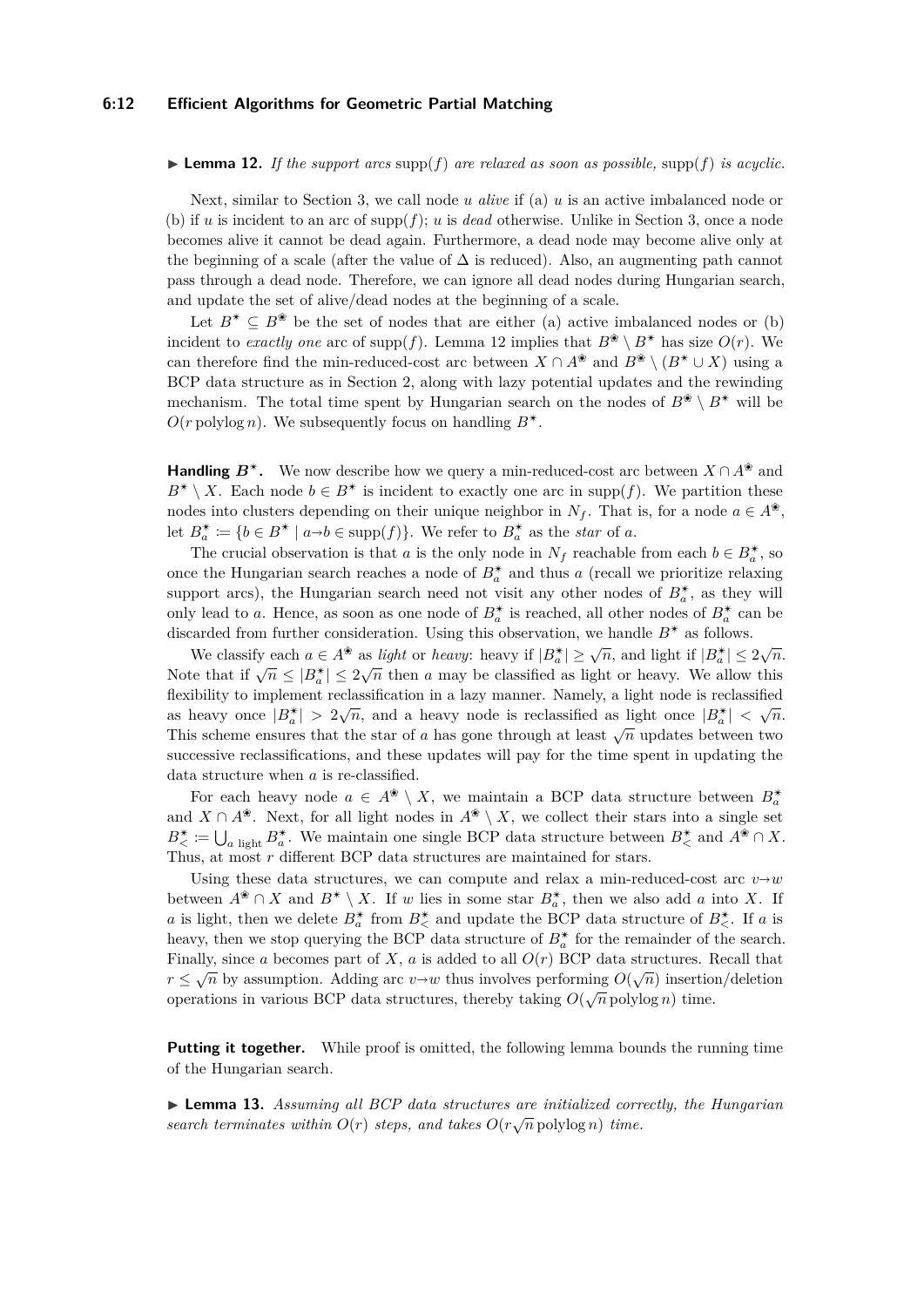#### **P. K. Agarwal, H.-C. Chang, and A. Xiao 6:13** 6:13

Once an augmenting path is found and the augmentation is performed, the set of imbalanced nodes and the support arcs change. We thus need to update the sets  $B^*$ ,  $B^*_{a}$ s, and  $B_{\leq}^*$ . This can be accomplished in  $O(r \text{ polylog } n)$  amortized time. When we begin a new Hungarian search, we use the rewinding mechanism to set various BCP data structures in the right initial state. Finally, when we move from one scale to another, we also update the sets  $A^*$  and  $B^*$ . Omitting all the details, we conclude the following.

# ▶ **Lemma 14.** *Each Hungarian search can be performed in*  $O(r\sqrt{n})$  polylog *n*) *time.*

Since there are  $O(n \log n)$  augmentations and the flow in the original network can be recovered from that in the contracted network in  $O(n \text{ polylog } n)$  time [\[3\]](#page-12-11), the total running time of the algorithm is  $O(rn^{3/2} \text{ polylog } n)$ , as claimed in Theorem [3.](#page-2-2)

#### **References**

- <span id="page-12-7"></span>**1** Pankaj K. Agarwal, Alon Efrat, and Micha Sharir. Vertical Decomposition of Shallow Levels in 3-Dimensional Arrangements and Its Applications. *SIAM J. Comput.*, 29(3):912–953, 1999. [doi:10.1137/S0097539795295936](http://dx.doi.org/10.1137/S0097539795295936).
- <span id="page-12-10"></span>**2** Pankaj K. Agarwal, Kyle Fox, Debmalya Panigrahi, Kasturi R. Varadarajan, and Allen Xiao. Faster Algorithms for the Geometric Transportation Problem. In *Proc. 33rd Int. Sympos. Comput. Geom. (SoCG)*, pages 7:1–7:16, 2017. [doi:10.4230/LIPIcs.SoCG.2017.7](http://dx.doi.org/10.4230/LIPIcs.SoCG.2017.7).
- <span id="page-12-11"></span>**3** Pankaj K. Agarwal, Kyle Fox, Debmalya Panigrahi, Kasturi R. Varadarajan, and Allen Xiao. Faster Algorithms for the Geometric Transportation Problem. Preprint, 2019. [arXiv:](http://arxiv.org/abs/1903.08263) [1903.08263](http://arxiv.org/abs/1903.08263).
- <span id="page-12-8"></span>**4** Pankaj K. Agarwal and Kasturi R. Varadarajan. A near-linear constant-factor approximation for Euclidean bipartite matching? In *Proc. 20th Annu. Sympos. Comput. Geom. (SoCG)*, pages 247–252, 2004. [doi:10.1145/997817.997856](http://dx.doi.org/10.1145/997817.997856).
- <span id="page-12-13"></span>**5** D. Bertsekas and D. El Baz. Distributed Asynchronous Relaxation Methods for Convex Network Flow Problems. *SIAM J. Control and Opt.*, 25(1):74–85, 1987. [doi:10.1137/0325006](http://dx.doi.org/10.1137/0325006).
- <span id="page-12-5"></span>**6** Ran Duan, Seth Pettie, and Hsin-Hao Su. Scaling Algorithms for Weighted Matching in General Graphs. *ACM Trans. Algorithms*, 14(1):8:1–8:35, 2018. [doi:10.1145/3155301](http://dx.doi.org/10.1145/3155301).
- <span id="page-12-2"></span>**7** Shimon Even and Robert E. Tarjan. Network Flow and Testing Graph Connectivity. *SIAM J. Comput.*, 4(4):507–518, 1975. [doi:10.1137/0204043](http://dx.doi.org/10.1137/0204043).
- <span id="page-12-4"></span>**8** Harold N. Gabow and Robert E. Tarjan. Faster Scaling Algorithms for Network Problems. *SIAM J. Comput.*, 18(5):1013–1036, 1989. [doi:10.1137/0218069](http://dx.doi.org/10.1137/0218069).
- <span id="page-12-0"></span>**9** Andrew V. Goldberg, Sagi Hed, Haim Kaplan, and Robert E. Tarjan. Minimum-Cost Flows in Unit-Capacity Networks. *Theoret. Comput. Sci.*, 61(4):987–1010, 2017. [doi:10.1007/](http://dx.doi.org/10.1007/s00224-017-9776-7) [s00224-017-9776-7](http://dx.doi.org/10.1007/s00224-017-9776-7).
- <span id="page-12-1"></span>**10** John E. Hopcroft and Richard M. Karp. An *n* <sup>5</sup>*/*<sup>2</sup> Algorithm for Maximum Matchings in Bipartite Graphs. *SIAM J. Comput.*, 2(4):225–231, 1973. [doi:10.1137/0202019](http://dx.doi.org/10.1137/0202019).
- <span id="page-12-6"></span>**11** Haim Kaplan, Wolfgang Mulzer, Liam Roditty, Paul Seiferth, and Micha Sharir. Dynamic Planar Voronoi Diagrams for General Distance Functions and their Algorithmic Applications. In *Proc. 28th Annu. ACM-SIAM Sympos. Discrete Algorithms (SODA)*, pages 2495–2504, 2017. [doi:10.1137/1.9781611974782.165](http://dx.doi.org/10.1137/1.9781611974782.165).
- <span id="page-12-12"></span>**12** Andrey Boris Khesin, Aleksandar Nikolov, and Dmitry Paramonov. Preconditioning for the Geometric Transportation Problem. Preprint, 2019. [arXiv:1902.08384](http://arxiv.org/abs/1902.08384).
- <span id="page-12-3"></span>**13** Harold W. Kuhn. The Hungarian method for the assignment problem. *Naval Research Logistics (NRL)*, 2(1-2):83–97, 1955.
- <span id="page-12-9"></span>**14** Yin Tat Lee and Aaron Sidford. Path Finding Methods for Linear Programming: Solving Linear Programs in  $\tilde{O}(\sqrt{\text{rank}})$  Iterations and Faster Algorithms for Maximum Flow. In  $55th$ *Annu. IEEE Sympos. Found. Comput. Sci. (FOCS)*, pages 424–433, 2014. [doi:10.1109/FOCS.](http://dx.doi.org/10.1109/FOCS.2014.52) [2014.52](http://dx.doi.org/10.1109/FOCS.2014.52).